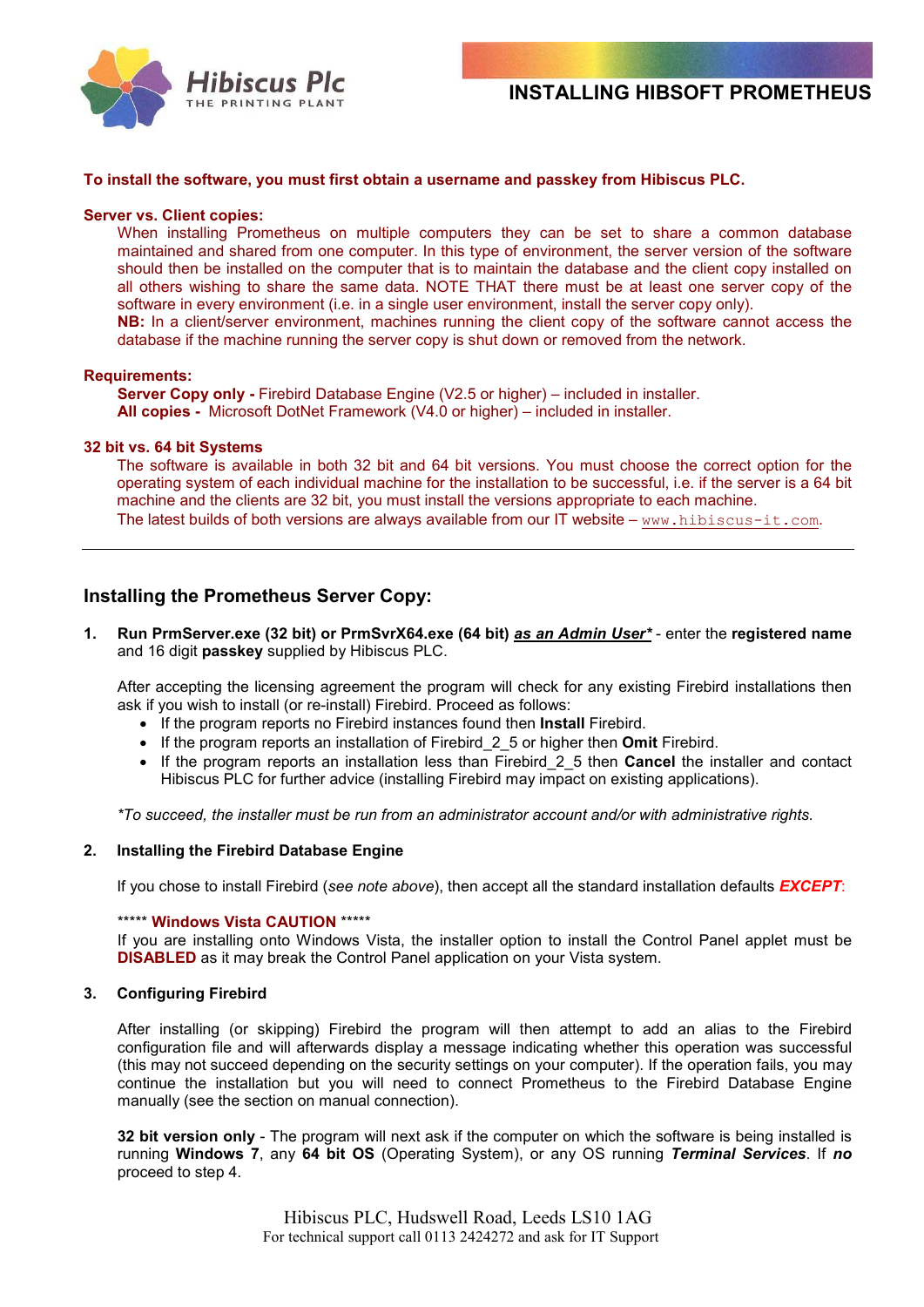



 If *yes* (yes is implied in the 64 bit installer) the program will attempt to edit an entry in the Firebird configuration file. Again, depending on the security settings on your computer this may fail, in which case the installer will display the following warning:

*To connect Prometheus to Firebird you must manually edit the firebird.conf file (see installation instructions). Have you done this?*

It will then pause to allow you to do so by following the simple procedure below:

- a) In Windows Notepad, open the file "C:\Program Files\Firebird\Firebird 2 5\firebird.conf"
- b) Locate the entry beginning with #*IpcName (NB: I = capital i),* uncomment it (delete the #) and edit the line to read 'IpcName = Global\FIREBIRD'.
- c) Save and close the file.

It is recommended that you perform the above while the installer is paused then answer *yes* to 'Have you done this.' Alternatively, you may answer *no* to omit this step and proceed with the installation but you will then need to configure the connection between Prometheus and Firebird manually when completed.

### **4. Installing DotNet**

The installer will next check to see whether a suitable version of Microsoft DotNet is installed on your computer and offer you the option to install or re-install the DotNet package. Note that if DotNet does not exist on your computer you must install it on order to be able to use the software.

### **5. Installing Prometheus**

The installer will next ask whether you wish to install Prometheus. Answer **yes** to install the Prometheus Safety Data Sheet management software.

If you chose to install the Prometheus software the program will then ask you if you wish to install the software for 'All users'. Answer **yes** to make the software accessible from all user accounts on the computer or **no** to make it accessible only from the currently logged in account.

# **Connecting Prometheus to Firebird**

*If all has gone well then all of the necessary software elements should now be installed, but not yet linked together. The next step, then, is to connect the Prometheus database to the Firebird database engine. The installer will attempt to do this automatically, but note again that this operation may, in some circumstances, fail due to security settings in your version of Windows. In case of any errors in the following procedure, you may allow the installer to complete but you must then link Prometheus to Firebird manually by following the instructions in the following section.*

- **6.** The installer will ask if you wish to **Create a Firebird user.** Answer yes to create a Firebird user for Prometheus.
- **7.** The installer will ask **"Do you wish to reset the Firebird Master Password (recommended)?"** Firebird installs with a default password which is well known globally and potentially represents a security risk to your database. Answering 'Yes' to this question will replace the global default with a Hibiscus standard alternative.

*NB: You may set your own unique Firebird password, but remember, if you do, that if you lose that password you may lose access to your Firebird databases (including Prometheus). Hibiscus PLC cannot help you recover a private password.*

**8.** The installer will ask if you wish to **Import a database**. To set up the software with a new, blank, standard, English only database answer **yes** then, in the DOS box that opens, type in "Prometheus" at the prompt.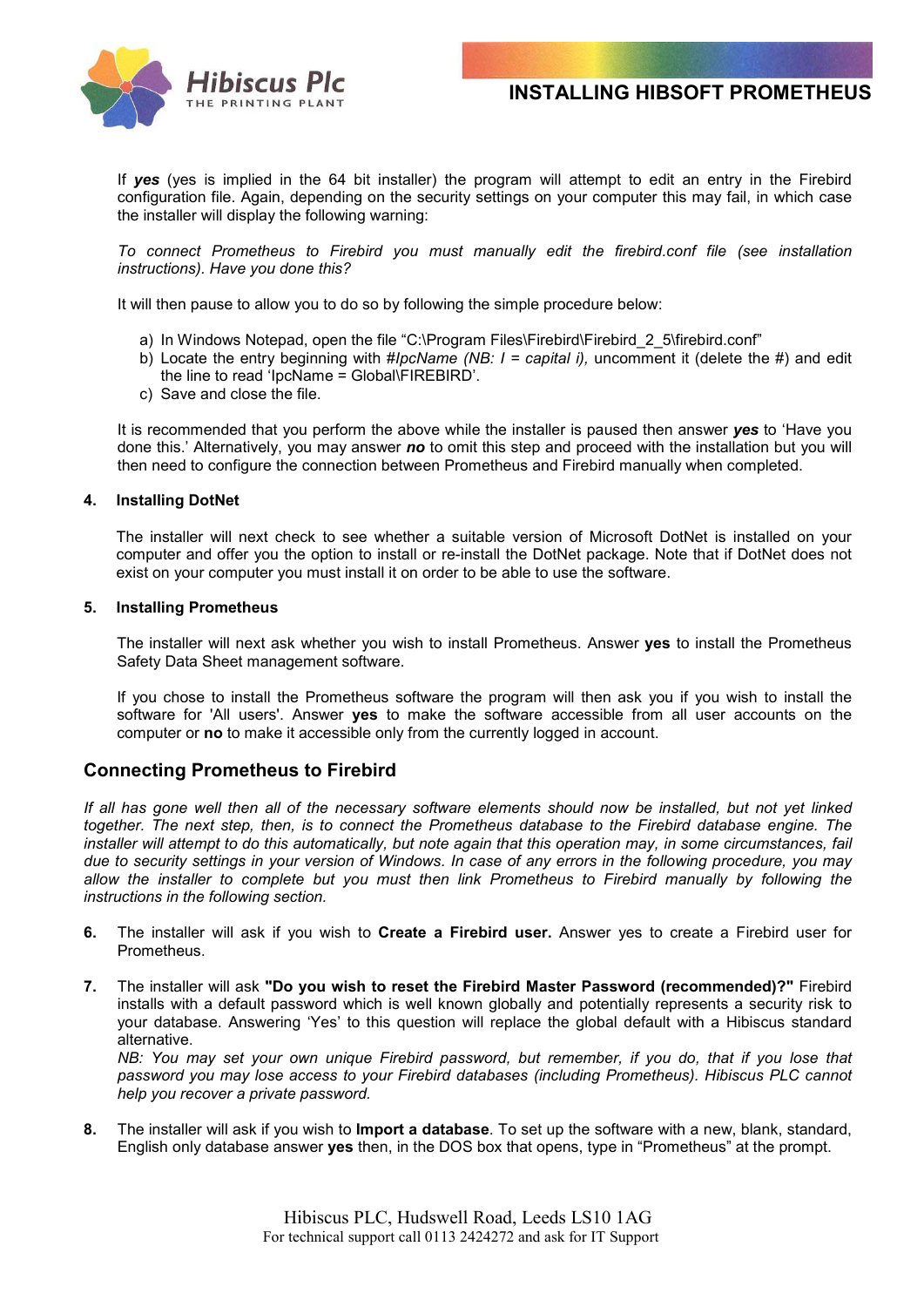



NB: to load the software with a customised database supplied by Hibiscus, after testing the software is properly operational follow the separate instructions supplied with the database.

If no errors were encountered, the software should now be set up and ready to go. Login using user "admin", password "password". **Test the software –** in case of failure**,** perform the manual connection procedures outlined in the following section.

# **Firewall**

**Note:** If the computer on which the server software has been installed has an operational firewall *and* you intend to install client copies of the software on other machines on your network then you will need to open up port 3050 (protocol = TCP) in the firewall in order to permit client access. The method to do so varies for the various different firewall applications - please check the help files and/or documentation for your firewall.

### **Enabling Languages**

The standard Prometheus database is supplied with only the English language enabled. If you have purchased additional languages you should have been supplied with a separate language enabler together with it's own simple installation instructions. If you have not received this, or are unsure how to implement, it please contact Hibiscus PLC for advice.

**Creating PDF's in Prometheus** – see note under Client Install.

**Sharing Icons** – see note under Client Install.

### **Manual Connection Procedures (only required if auto connect not possible or failed).**

### **Setting up the Database alias:**

In Windows Notepad, edit the file "C:\Program Files\Firebird\Firebird 2 5\aliases.conf" and (if absent) add the line:

lex-working = C:\Program Files\Hibsoft\Prometheus\data\Prometheus.fdb

### **Creating a DB User**

Run C:\Program Files\HibSoft\Prometheus\create\_db\_user.bat

*This utility should add a new user 'LEXEUS' to the Firebird database and then list the user table. In case of failure, see note below:*

### **Terminal Services**

\*\*\* If Firebird has been installed on a Windows 7 PC, any 64 bit OS (Operating System), or any OS running *terminal services* the add user operation may fail unless a shared local protocol is enabled to communicate with the database.

- a) Stop the Firebird Server (from the Control Panel / Admin Tools / Services).
- b) Locate the entry beginning with #*IpcName (NB: I = capital i),* uncomment it (delete the #) and edit the line to read 'IpcName = Global\FIREBIRD'.
- c) Restart the Firebird Server.

### **Installing the database:**

Run C:\Program Files\Hibsoft\Prometheus\data\PromRestore.bat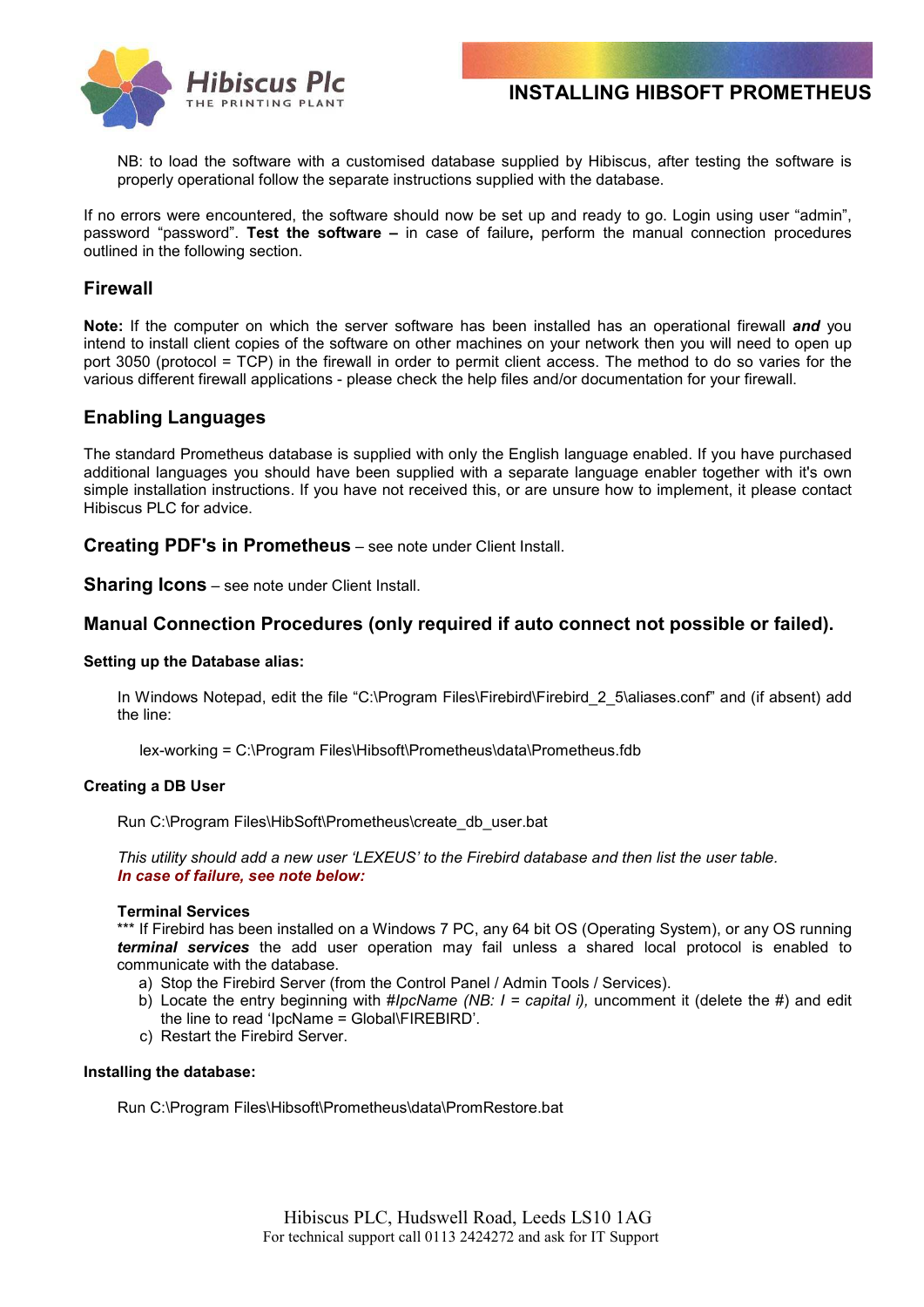



# **Installing Prometheus Client Copies:**

- **1. Run PrmClient.exe (32 bit) or PrmClnX64.exe (64 bit). NB: on Windows Vista or Windows 7 you must install the software** *as an Admin User\** Enter the **username** and 16 digit **passkey** supplied by Hibiscus PLC (NB: The same username and password are used for both client and server copies. *(\*From an administrator's account or with allocated admin rights [administrator password required]).*
- **2.** After accepting the licensing agreement the installer will ask you to: **Enter FireBird Alias** [{machine-name}:lexeus-working]

At this point you must overtype {machine-name} (including the curly brackets {} but not the colon :) with either the UNC name or the IP address of the machine that is running the server copy of the software, i.e.: [*myserver*:lexeus-working] or [*192.168.10.22*:lexeus-working]

Where 'myserver' is the machine name and '192.168.10.22' is its IP address. Note that in most cases you should not remove or alter ':lexeus-working'. Press [Next] to continue.

- **3. Installing DotNet** The installer will next check to see whether a suitable version of Microsoft DotNet is installed on your computer and offer you the option to install or re-install the DotNet package. Note that if DotNet does not exist on your computer you must install it on order to be able to use the software.
- **4. Installing Prometheus** The installer will next ask whether you wish to install Prometheus. Answer **yes** to install the Prometheus Safety Data Sheet management software – you will then be ask you if you wish to install the software for 'All users'. Answer **yes** again to make the software accessible from all user accounts on the computer or **no** to make it accessible only from the currently logged in account.
- **5.** The installer will install the client components of HibSoft Prometheus onto your computer.
- **6.** Test the software. If you are unable to connect to the database, check that you used the correct name or IP address for the server computer and that port 3050 has been opened in any firewall installed on the server computer.

# **Creating PDF's in Prometheus**

In order to create PDF copies of your SDS's you will need to install a compatible PDF writer (including on any client machines). Initially, Prometheus has been designed to work with 'BullZip', a freeware product (with limitations – see below) which is available from:

### http://www.bullzip.com/products/pdf/info.php

From the BullZip Website – *"This program is FREEWARE with limitations, which means that it is FREE for personal and commercial use up to 10 users. It does not contain any advertising or popups. For commercial applications with more than 10 users there is a commercial version of the product available at www.biopdf.com."*

Note that if you install BullZip as your PDF writer no further configuration of Prometheus is required as Prometheus can detect and utilise it automatically.

\*\*\* **Warning:** BullZip may install itself as the default printer, check the default first so you can change it back if required.

# **Sharing Icons**

If you chose not to share the software with all users of the computer you can easily share it with specific other users simply by copying the program icons to their desktops (NB: you must be logged in as an admin user).

On Windows Vista/Windows 7:

- 1. Open Windows Explorer (select 'Start', type 'explorer' in search box and [Return]).
- 2. Find the Desktop folder for the next user C:\Users\{username}\Desktop.
- 3. Drag and drop the Prometheus icons from the current desktop to the selected user's Desktop folder.